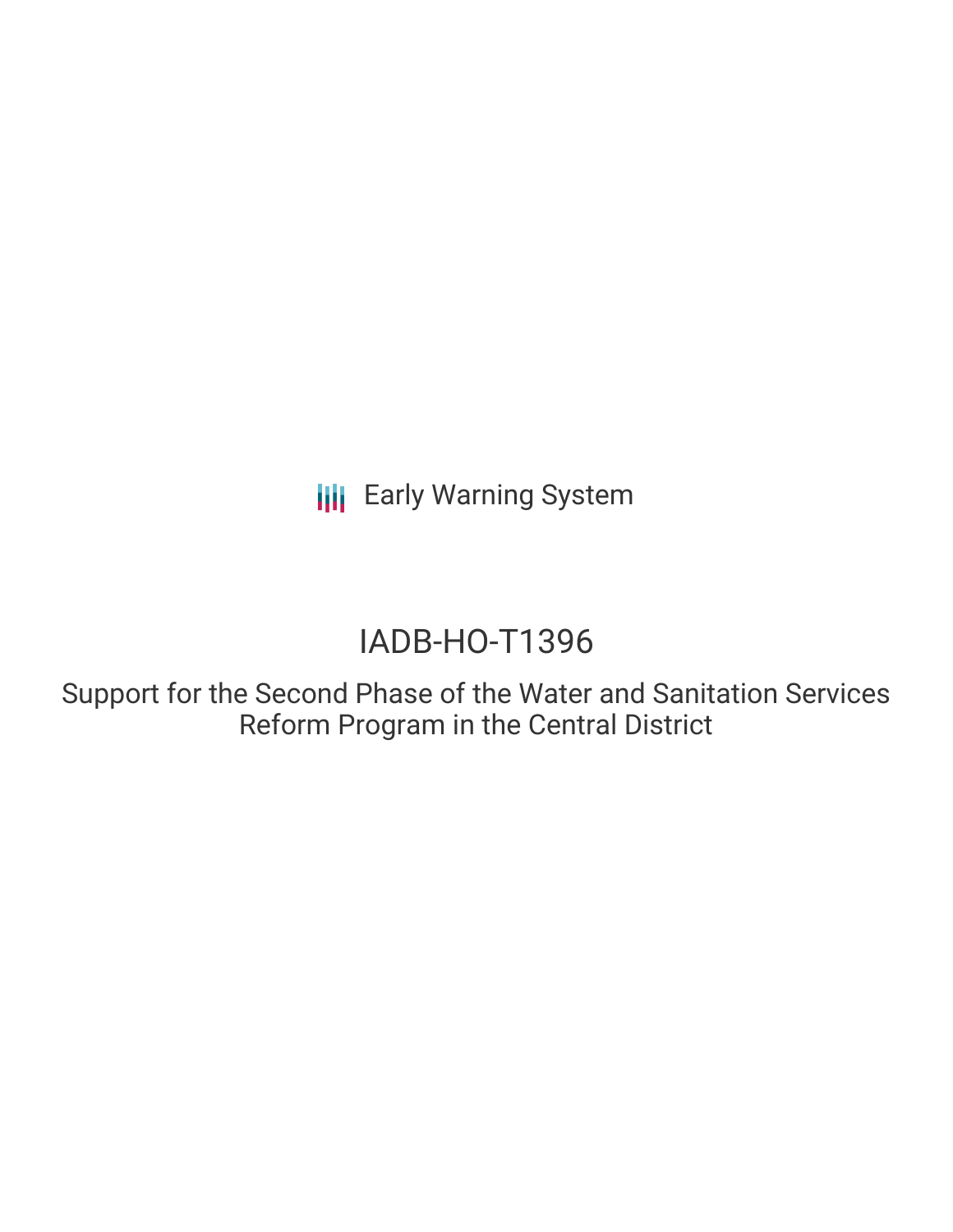

## Early Warning System

Support for the Second Phase of the Water and Sanitation Services Reform Program in the Central District

#### **Quick Facts**

| <b>Countries</b>               | Honduras                                                        |
|--------------------------------|-----------------------------------------------------------------|
| <b>Financial Institutions</b>  | Inter-American Development Bank (IADB)                          |
| <b>Status</b>                  | Approved                                                        |
| <b>Bank Risk Rating</b>        | С                                                               |
| <b>Borrower</b>                | Government of Honduras                                          |
| <b>Sectors</b>                 | Law and Government, Technical Cooperation, Water and Sanitation |
| <b>Investment Type(s)</b>      | <b>Advisory Services, Grant</b>                                 |
| <b>Investment Amount (USD)</b> | $$0.35$ million                                                 |
| <b>Project Cost (USD)</b>      | $$0.35$ million                                                 |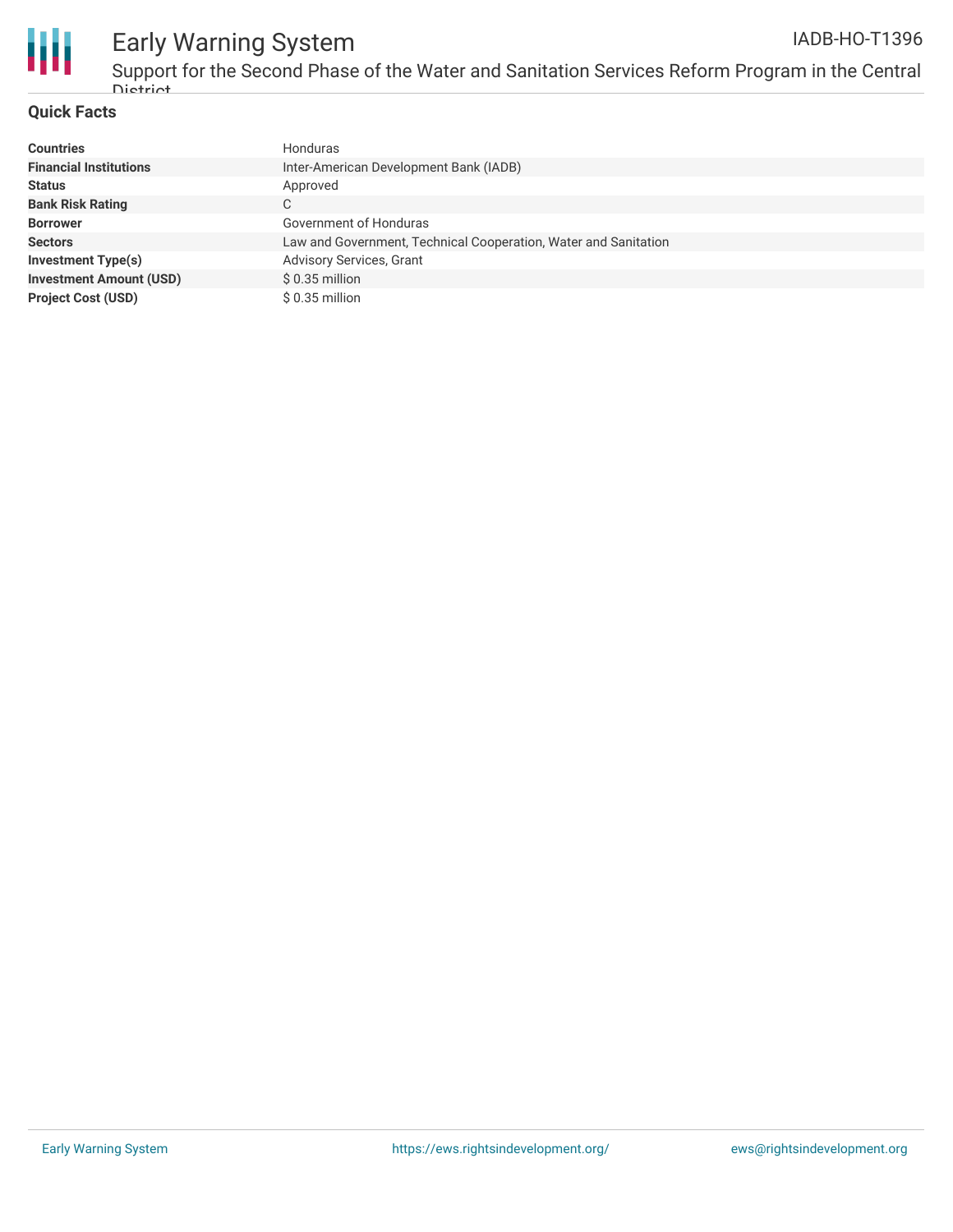

#### Early Warning System Support for the Second Phase of the Water and Sanitation Services Reform Program in the Central Dictrict IADB-HO-T1396

#### **Project Description**

The objective of the TC is to develop inputs that allow the implementation of the reforms identified in operation HO-L1229, helping to improve quality and increase access to AyS services in Central District. By supporting the loan, the TC is consistent with the update of the Institutional Strategy 2010-2020 (AB-3008) and is aligned with the development challenges of: (i) Social Inclusion and Equality, by strengthening the governance, management and capacity building to increase and improve access to AyS services in DC; and (ii) Productivity and Innovation, through the use of tools such as HydroBID to model supply and demand balances. Likewise, with the cross-cutting themes of: (i) Climate Change and Environmental Sustainability through the incorporation of climate change considerations in plans; (ii) Institutional Capacities and the Rule of Law, through the creation and strengthening of regulatory frameworks for better management of AyS services; and (iii) Gender Equality through the incorporation of specific gender activities in different policy reforms, as well as the implementation of a gender Action plan.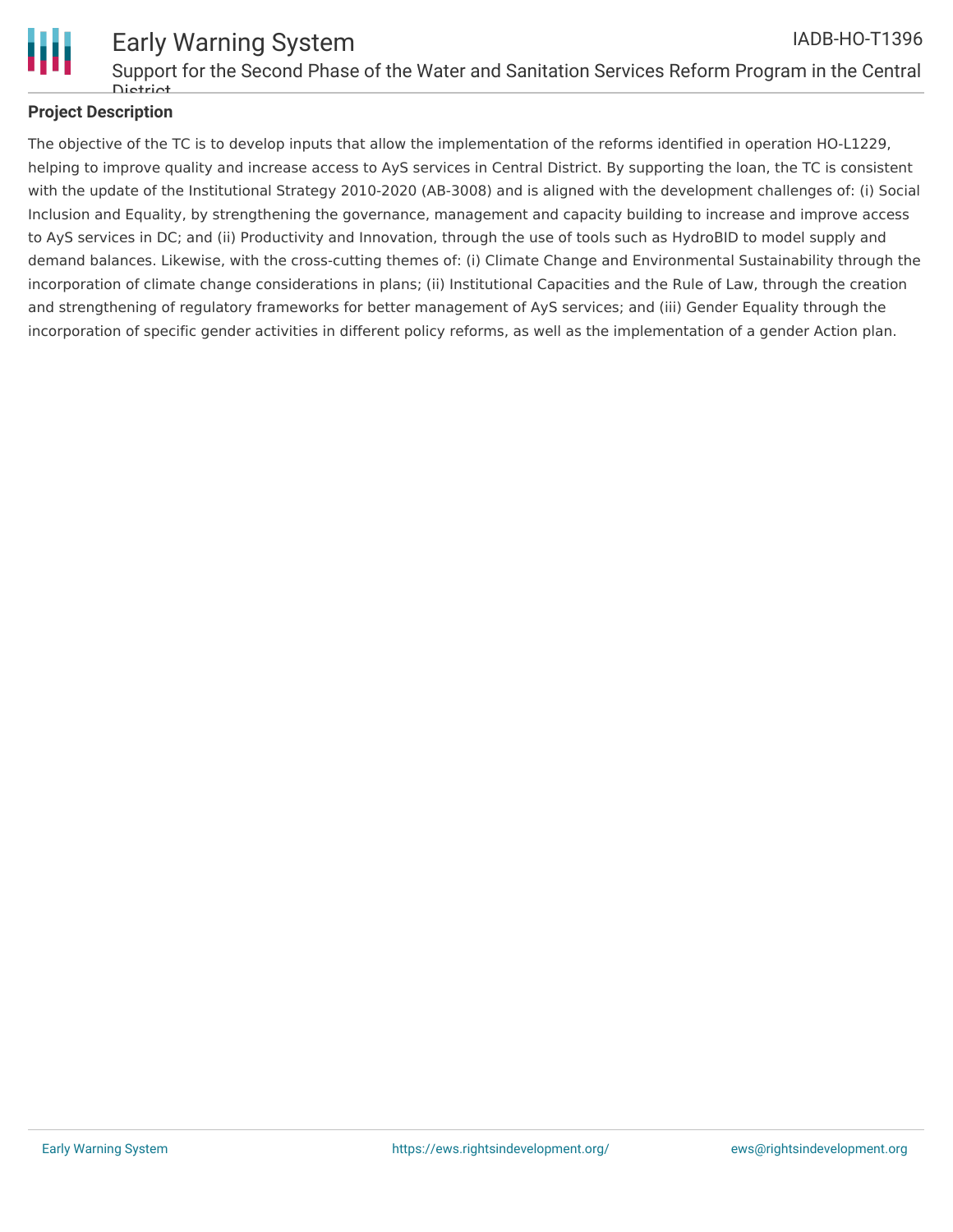

## Early Warning System

Support for the Second Phase of the Water and Sanitation Services Reform Program in the Central District IADB-HO-T1396

#### **Investment Description**

• Inter-American Development Bank (IADB)